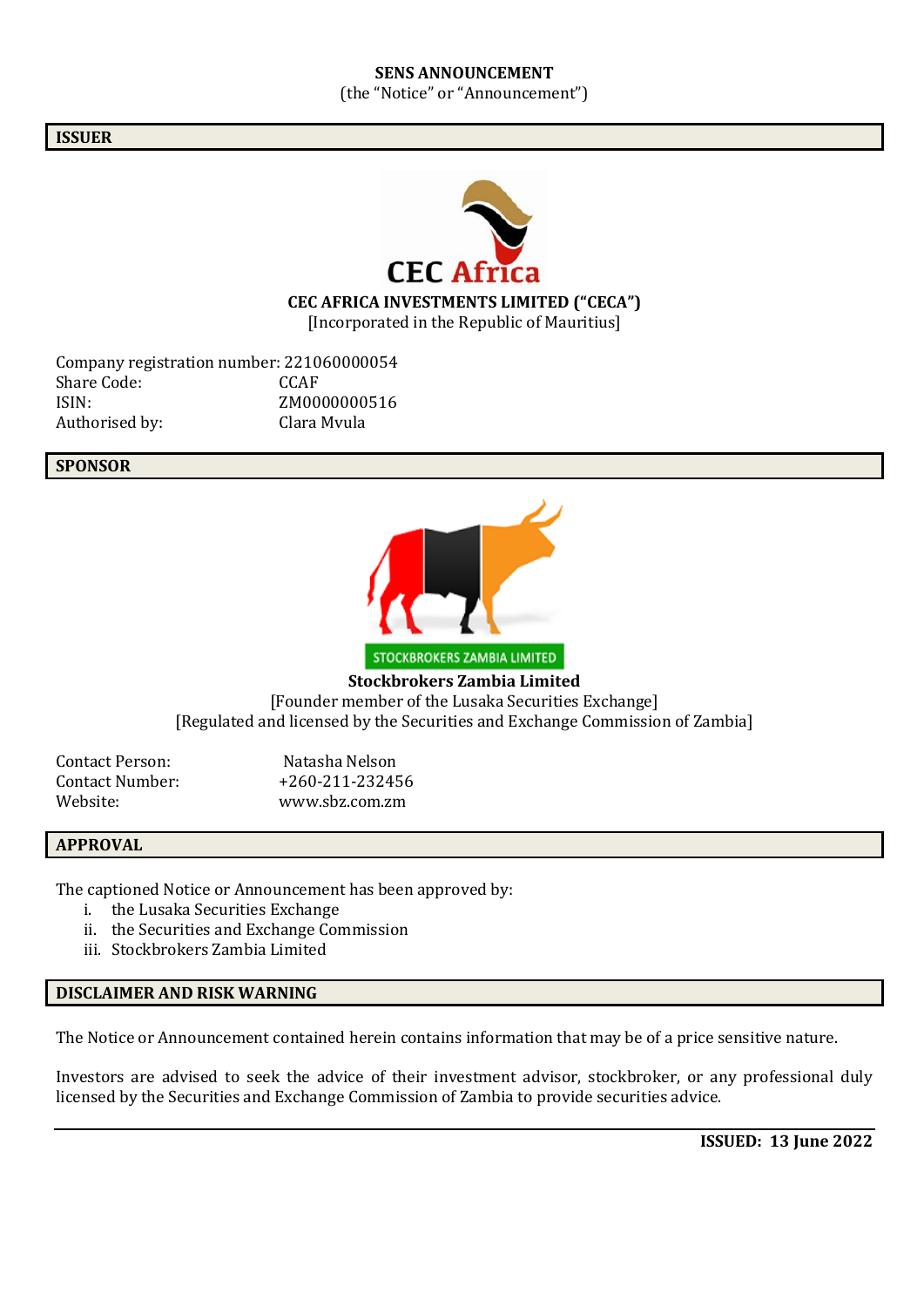

# **CEC AFRICA INVESTMENTS LIMITED**

[Incorporated in the Republic of Mauritius] Company registration number: 221060000054 Share Code: CCAF ISIN: ZM0000000516 ["**CCAF**" or the "**Company**"]

# **CHANGE IN DIRECTORATE, COMPANY SECRETARY AND REGISTERED OFFICE**

The Board of Directors of CEC Africa Investments Limited (the "Board") wishes to inform the Company's shareholders and the public that Mr. Peter Siaw Chock Chiong has resigned from being the director of the Board with effect from 31st May 2022 and has been replaced by Mrs. Brinda Murugan.

Brinda Murugan is a BCom graduate from the University of Natal, South Africa and started her career at Standard Bank Trust where she worked for 3 years before joining GMG Trust Group Ltd in 2003. Brinda is an associate member of the Society of Trust and Estate Practitioners ("STEP"). She holds a Certificate from ICSA (UK) and has studied leadership courses at the University of Stellenbosch. With a career in corporate, tax, trust and estate planning spanning over 20 years in the global business sector; Brinda has built extensive experience in the structuring and administration of global business companies, trusts and funds.

The Board wish to thank Mr. Siaw for his valuable contributions during his tenure, and welcome Mrs Murugan to the Board.

The Board also wish to inform the Company's shareholders and the public that Mauritius International Trust Company Limited ("MITCO") retired as Company Secretary and Administrator of the Company with effect from 31<sup>st</sup> May 2022. The Board has since appointed Convina Fiduciary Services Limited as Company Secretary and Administrator. Furthermore, the Board wish to advise that following retirement of MITCO, the registered office of the Company has changed to Block E, River Court, 6 St Denis Street, 11328, Port Louis, Mauritius.

The Board would like to thank MITCO for the service rendered to the Company since 2013.

**Clara Mvula Head, Corporate Services**